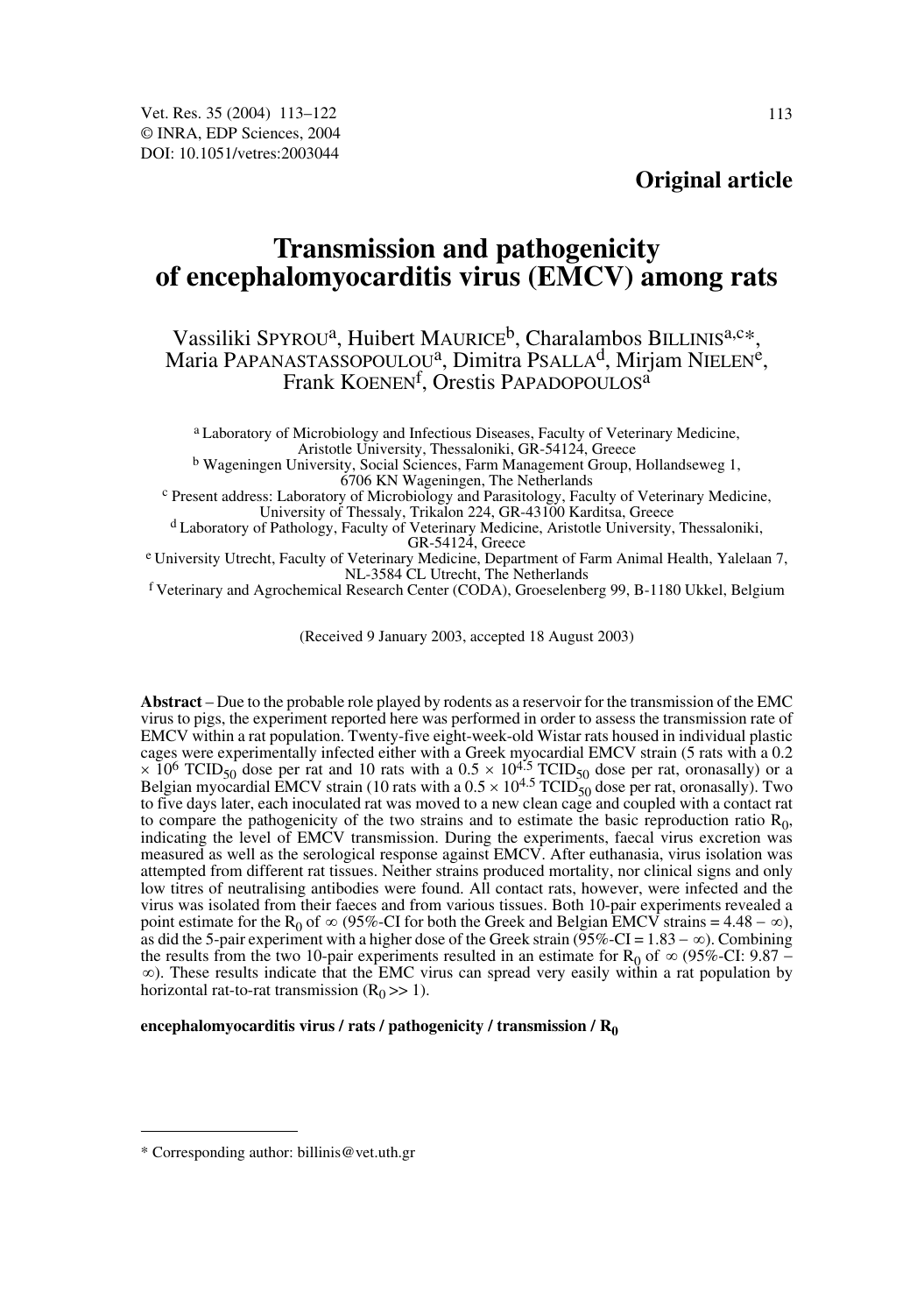## **1. INTRODUCTION**

Encephalomyocarditis virus (EMCV) is a member of the genus *Cardiovirus* of the family Picornaviridae, with a worldwide distribution [13]. Rodents are considered as the natural host of EMCV [1].

In domestic pigs, EMCV has been recognised either as a cause of mortality in young pigs, due to acute myocarditis, or of reproductive failure in sows [27]. The myocardial form has been reported in young pigs in Greece [18, 22], Italy [14, 24], Cyprus [18] and Belgium [17, 18]. The reproductive form, characterised by abortions, still- or weakborn piglets and mummification, has been reported in Belgium only [15]. These apparently conflicting reports suggest that EMCV strains may vary in pathogenicity and tissue tropism. Each form of the disease in pigs seems to be restricted to certain geographical areas, probably due to viral strains originating from local rodent populations. With respect to EMCV infections in pigs, at present time two routes of infection are suggested for the introduction and/or subsequent spread of the virus within a pig farm. At first, pigs might get infected by the ingestion of substances (e.g. faeces or carcasses) of infected rodents [1, 20, 23]. The second route is horizontal pig-to-pig transmission during the short period of viraemia [4, 17] or after reactivation of EMCV persistence [5]. From a recent study by Maurice et al. [21], in which the EMCV transmission from pigto-pig contact was experimentally quantified, it can be concluded that the spread of EMCV between pigs in most cases will be limited. The high seroprevalence levels found in the field and the observed clinical infections in separated pens and compartments of affected pig houses might therefore point to an additional spreading mechanism, for example via rodents. Although it is known that rats can be infected with the EMC virus [2], only little is known about the spread of the virus within the rat population. More insight into the transmission of EMCV among rats might enlighten their role as a possible transmitter or a potential reservoir for the EMC virus and stress the need for an effective rodent control programme at the farm level. A commonly used measure of the transmission of infectious agents is the basic reproduction ratio  $(R<sub>0</sub>)$ , which is defined as the mean number of new infections that one typical infectious individual causes in a totally susceptible population [3, 6].  $R_0$  was used to quantify the transmission of the EMC virus among rats.

The purpose of the present experimental work was (a) to study the pathogenicity of two EMCV strains for rats and (b) to experimentally quantify the horizontal ratto-rat transmission of EMCV. An  $R_0$ -value above one would indicate that the EMCV virus is able to spread within the rat population by horizontal rat-to-rat transmission and therefore the hypothesis  $H_0$ :  $R_0 < 1$ was tested.

## **2. MATERIALS AND METHODS**

#### **2.1. Animals and experimental design**

Fifty eight-week-old Wistar rats were obtained from the Theagenion Anticancer Institute of Thessaloniki, Greece. The rats were free of EMCV as assessed by serological and virological examinations before inoculation.

Three experiments were conducted successively, studying the pathogenicity and transmissibility of two EMC virus isolates. In each experiment, the rats were randomly assigned into two groups and each rat was housed in an individual plastic cage  $(26 \times$  $20 \times 14$  cm). In experiment A, ten rats were infected oronasally with a  $0.5 \times 10^{4.5}$  TCID<sub>50</sub> dose per rat of the Greek strain 424/90. Two days after infection each rat was transferred to a new clean cage, together with an uninfected contact rat. Infected and contact rats were euthanized 18 to 59 days post infection (p.i.) (Tab. I). In experiment B, ten rats were infected oronasally with a 0.5  $\times$  $10^{4.5}$  TCID<sub>50</sub> dose per rat of the Belgian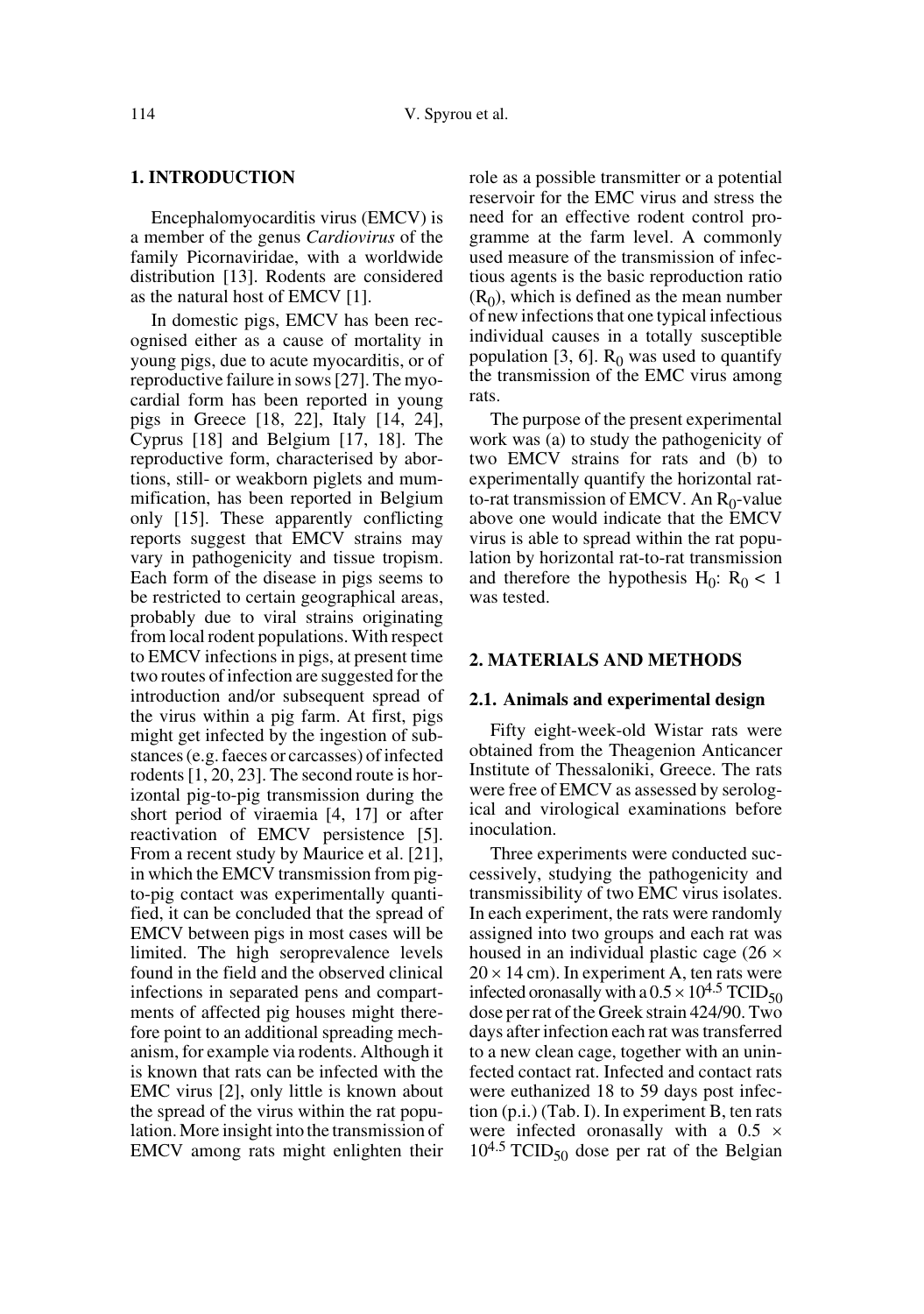| $\frac{1}{2}$                                  |  |
|------------------------------------------------|--|
|                                                |  |
|                                                |  |
|                                                |  |
|                                                |  |
|                                                |  |
| .<br>.<br>.<br>$\ddot{\phantom{0}}$            |  |
|                                                |  |
|                                                |  |
|                                                |  |
|                                                |  |
|                                                |  |
|                                                |  |
|                                                |  |
|                                                |  |
|                                                |  |
|                                                |  |
|                                                |  |
|                                                |  |
| $\sim$ 12 $\sim$ 12 $\sim$ 12 $\sim$ 12 $\sim$ |  |
| $\sim 0.5$                                     |  |
|                                                |  |
|                                                |  |
|                                                |  |
|                                                |  |
| ĺ                                              |  |
|                                                |  |
| ĺ                                              |  |
|                                                |  |
|                                                |  |
| ۱,                                             |  |
|                                                |  |
|                                                |  |
|                                                |  |
|                                                |  |
|                                                |  |
|                                                |  |
|                                                |  |
|                                                |  |
|                                                |  |
|                                                |  |
|                                                |  |
|                                                |  |
|                                                |  |
| "Lac in rote avnarime"                         |  |
|                                                |  |
|                                                |  |
|                                                |  |
|                                                |  |
|                                                |  |
| こくりょうじょう くりこくしゃ くうくう                           |  |
|                                                |  |
| ;                                              |  |
|                                                |  |
|                                                |  |
|                                                |  |
|                                                |  |
|                                                |  |
|                                                |  |
|                                                |  |
|                                                |  |
|                                                |  |
|                                                |  |
|                                                |  |
| ĺ                                              |  |

| (Exp. A)        |                         |                            |                                                                                                                                                        |                                               |                     |                           |                |        |              |   |                                       |                    |          |                    |        |
|-----------------|-------------------------|----------------------------|--------------------------------------------------------------------------------------------------------------------------------------------------------|-----------------------------------------------|---------------------|---------------------------|----------------|--------|--------------|---|---------------------------------------|--------------------|----------|--------------------|--------|
| Pair<br>Σó,     | Σó.<br>Rat              | status <sup>a</sup><br>Rat | introduction<br>Day of                                                                                                                                 | (days p.i.<br>or p.c.)<br>Killed              | VNTb                | Faeces <sup>c</sup> Heart |                | Spleen | Lung         |   |                                       | Liver Brain Kidney | Pancreas | patches<br>Peyer's | Thymus |
|                 | ಸ                       |                            |                                                                                                                                                        | 59                                            | 2                   | $2 - 23$                  | $\mathbf{e}$   |        | ш            |   |                                       |                    |          |                    |        |
|                 |                         |                            | 2                                                                                                                                                      |                                               |                     |                           | т              |        | $\mathbf{I}$ |   | T                                     |                    |          |                    |        |
| $\mathbf{\sim}$ | 32                      |                            |                                                                                                                                                        |                                               | 3280                |                           | $\overline{a}$ |        |              |   |                                       |                    |          |                    |        |
|                 | 34                      |                            |                                                                                                                                                        |                                               |                     |                           | $^+$           |        |              |   | $\begin{array}{c} \hline \end{array}$ | +                  |          |                    |        |
| $\sim$          | 35                      |                            |                                                                                                                                                        |                                               | $\overline{5}$      |                           |                |        |              |   | I                                     |                    |          |                    |        |
|                 | 36                      |                            |                                                                                                                                                        | $\overline{19}$                               | 4                   |                           |                |        |              |   | $\overline{\phantom{a}}$              |                    |          |                    |        |
| 4               | 37                      |                            |                                                                                                                                                        | 58                                            | 32                  |                           |                |        |              |   | T                                     |                    |          |                    |        |
|                 | 38                      |                            |                                                                                                                                                        | 56                                            |                     |                           |                |        |              |   | T                                     |                    |          |                    |        |
| 5               | 39                      |                            |                                                                                                                                                        |                                               | $\frac{8}{16}$      |                           |                |        |              |   | I                                     |                    |          |                    |        |
|                 | $\Theta$                |                            |                                                                                                                                                        | $\begin{array}{c} 23 \\ 24 \\ 35 \end{array}$ |                     |                           |                |        |              |   | T                                     |                    |          |                    |        |
| ৩               | $\pm$                   |                            |                                                                                                                                                        |                                               | $\infty$ $\infty$ 4 |                           |                |        |              |   | I                                     |                    |          |                    |        |
|                 | 42                      |                            |                                                                                                                                                        | 18                                            |                     |                           |                |        |              |   | $\overline{\phantom{a}}$              | +                  |          |                    |        |
| Γ               | 43                      |                            |                                                                                                                                                        | $\infty$                                      | $\approx$           |                           |                |        |              |   | T                                     |                    |          |                    |        |
|                 | $\ddot{4}$              |                            |                                                                                                                                                        | $\overline{18}$                               | $\infty$            |                           |                |        |              |   | T                                     |                    |          |                    |        |
| ${}^{\circ}$    | 45                      |                            |                                                                                                                                                        | $\overline{c}$                                | $\frac{6}{8}$       |                           |                |        |              |   | $\begin{array}{c} \hline \end{array}$ |                    |          |                    |        |
|                 | $\frac{4}{6}$           |                            |                                                                                                                                                        | $\overline{5}$                                |                     |                           |                |        |              |   |                                       |                    |          |                    |        |
| Q               | 47                      |                            |                                                                                                                                                        | 58                                            | 323                 |                           |                |        |              |   | 1                                     |                    |          |                    |        |
|                 | 48                      | ပ                          |                                                                                                                                                        | 56                                            |                     |                           |                |        |              |   | T                                     |                    |          |                    |        |
| $\overline{10}$ | $\overline{49}$         |                            |                                                                                                                                                        | 57                                            |                     |                           |                |        |              |   | $\mathsf{I}$                          |                    |          |                    |        |
|                 | $50\,$                  | ပ                          | $\mathcal{L}$                                                                                                                                          |                                               | $\tilde{16}$        |                           | $\mathbf{I}$   |        | т            | Ш | $\mathbf{I}$                          |                    | т        |                    |        |
| $\ddot{\circ}$  | $d +$ , virus detected. | $-$ , virus not detected   | b Serum neutralisation titers on day of death.<br>C Time-span of virus isolation (days p.i. or p.c.)<br><sup>a</sup> i: inoculated rat, c: contact rat |                                               |                     |                           |                |        |              |   |                                       |                    |          |                    |        |

# Encephalomyocarditis in rats 115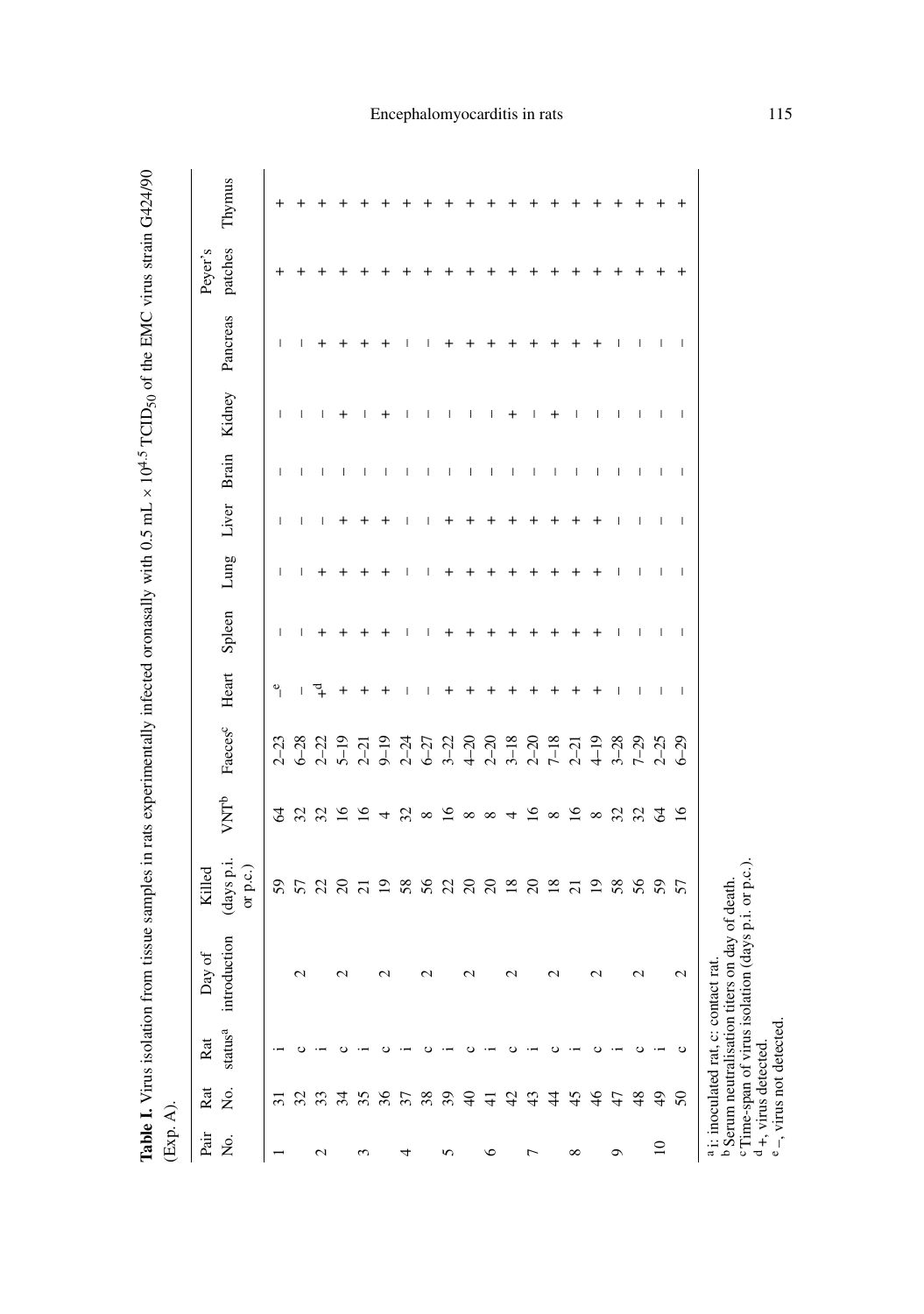strain B275/95. Two days after infection each rat was transferred to a new clean cage, together with an uninfected contact rat. Infected and contact rats were euthanized 11 to 62 days p.i. (Tab. II). In experiment C, five rats were infected oronasally with a  $0.2 \times 10^6$  TCID<sub>50</sub> dose per each rat of the Greek strain 424/90. To quantify the rat-torat transmission in experiment C, each rat was transferred to a new clean cage together with an uninfected contact control rat, at predetermined (2 to 5) days after infection. Infected rats were euthanized 3 to 7 days p.i. Contact rats were euthanized 20 to 23 days post contact (p.c.) (Tab. III).

In the current study, a contact rat was considered infected when the virus could be isolated from the faeces. After euthanasia, contact infection was confirmed by virus isolation from various tissues.

In all experiments, blood samples were taken from each rat before inoculation and on the day of death. Fresh faeces were collected before inoculation and from 2 to 32 and on 58 and 59 days p.i. (experiment A), from 2 to 32 and on 43 and 62 days p.i. (experiment B) and from 2 to 23 days p.i. (experiment C), except for those rats that were killed earlier. After euthanasia, necropsy was performed and samples from the brain, thymus, heart, lung, liver, spleen, kidney, pancreas and Peyer's patches were collected for virus isolation.

#### **2.2. Viruses**

Two EMC virus strains were used. Strain 424/90 was isolated in Greece, in 1990, from the myocardium of a three-month-old pig in a breeding farm with the typical myocardial form of EMCV [4]. Strain B279/95 was isolated during the first outbreak of myocardial disease due to EMCV in fatteners in Belgium in August 1995 [17]. Both were isolated and passaged on baby hamster kidney (BHK-21) cells. For the preparation of the viral inocula of the Greek strain, a 4th passage was performed on the same cell batch. The virus infectivity of the stock was  $10^6$  TCID<sub>50</sub>/mL. In addition, for the preparation of the viral inocula of the Belgian strain the first passage was used. The virus infectivity of the stock was  $10^{4.5}$  TCID<sub>50</sub>/mL. Infected cell culture fluids were centrifuged for 5 min at 2 000 *g* to remove cellular debris, mixed 1:1 with sterile glycerol and stored at −20 °C.

The identification of the viruses was performed by neutralisation with a specific EMCV antiserum, electron microscopy, RNA-analysis and RT-PCR [16]. African and classical swine fever viruses, parvovirus, Aujeszky's disease virus, swine vesicular disease virus and porcine respiratory and reproductive virus were not detected in the inocula. Strain ATTC 129B was used for serological analysis.

#### **2.3. Serological assay**

A virus neutralisation test (VNT) was performed. Two-fold dilutions of serum were made in minimum essential medium (MEM) in 96-well flat-bottomed microtitration plates (Nunc, Denmark). One hundred  $TCID_{50}$  of EMCV was added in equal volume. The plates were incubated at 37 °C in a 5%  $CO<sub>2</sub>$  atmosphere for 1 h before BHK-21 cells were added. The results were usually read after a 48-h incubation. The titres were expressed as the initial dilution of the sera at the 50% end point according to the method of Kärber [11]. The sera were considered positive if the titre was equal to or higher than 1/32 [19].

## **2.4. Virus isolation**

Virus isolation was attempted from all rats as previously described [22]. In short, tissue supernatants were incubated on BHK-21 cell monolayers. The faeces were diluted 1/10 in MEM with the addition of 600 mg/L sulfadoxin, 120 mg/L trimethoprim and 500 000 IU/L of penicillin. After centrifugation at 3 000 *g* for 10 min, the supernatants were processed as for tissue homogenates. The samples that showed a cytopathic effect were submitted to a neutralisation test, using specific EMCV-antiserum to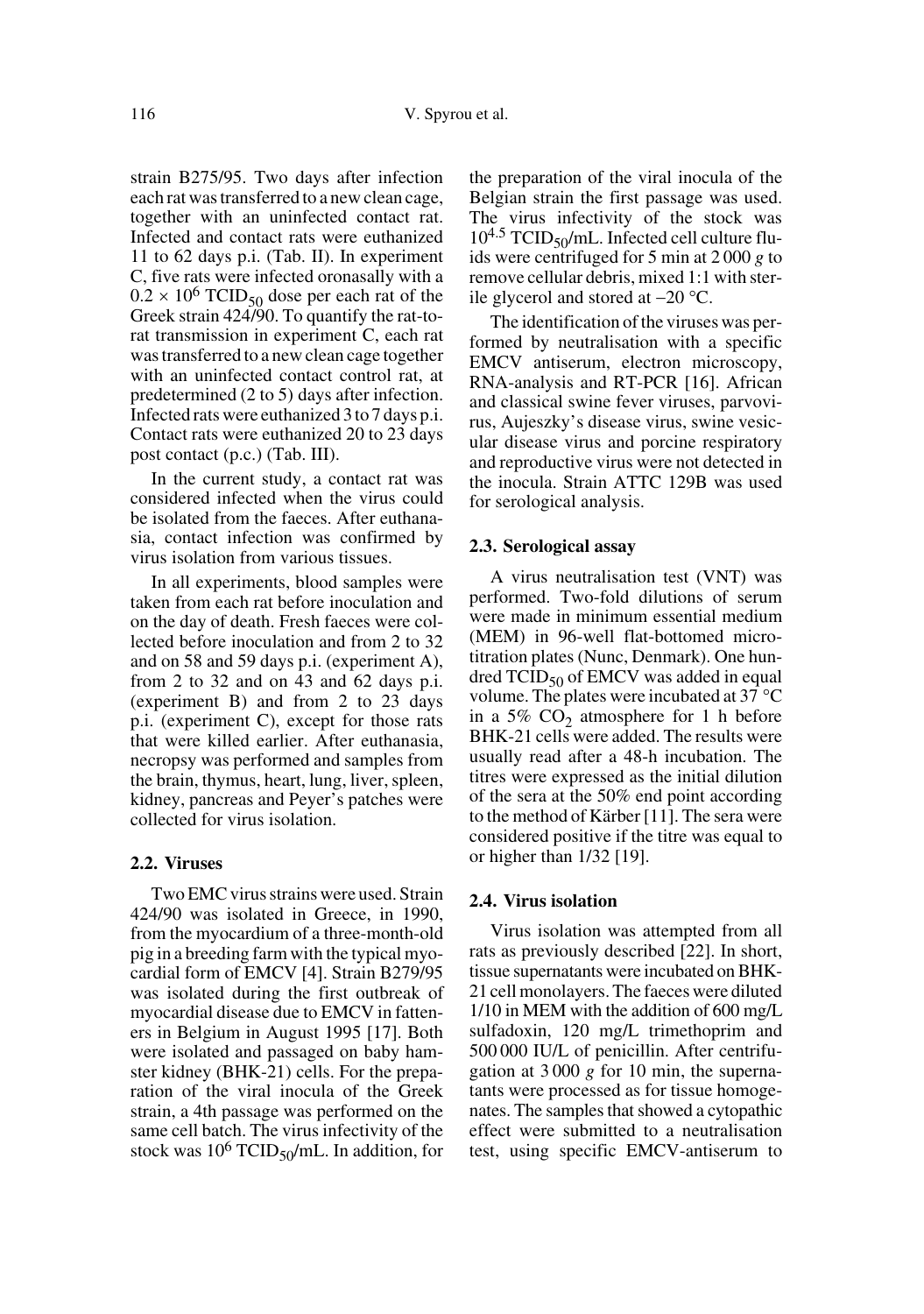| ֖֖֖֖֖֖֖֖֖֧֪֪֪ׅ֪֪֧֪֧֚֚֚֚֚֚֚֚֚֚֚֚֚֚֚֚֚֚֚֚֚֚֚֚֚֚֬֝֓֞֝֓֞֓֞֬֝֬֝֬ |                  |
|-------------------------------------------------------------|------------------|
| $\frac{1}{2}$<br>)                                          |                  |
| ļ                                                           |                  |
| :<br>;                                                      |                  |
|                                                             |                  |
|                                                             |                  |
| i<br>$\frac{1}{2}$                                          |                  |
| -<br>-<br>-<br>-<br>-<br><b>The Lie II</b><br>i<br>í        | ١<br>i<br>İ<br>ļ |

| Pair            | Rat                                               | Rat                                 | Day of                                                                                                          | Killed                 |                                                                           |                                                                                                                                                                                                                                                                            |              |                          |                |                 |                          |              |                             | Peyer's |        |
|-----------------|---------------------------------------------------|-------------------------------------|-----------------------------------------------------------------------------------------------------------------|------------------------|---------------------------------------------------------------------------|----------------------------------------------------------------------------------------------------------------------------------------------------------------------------------------------------------------------------------------------------------------------------|--------------|--------------------------|----------------|-----------------|--------------------------|--------------|-----------------------------|---------|--------|
| Ż.              | Σó,                                               | $\mathrm{status}^\mathrm{a}$        | introduction                                                                                                    | (days p.i.<br>or p.c.) |                                                                           | VNT <sup>b</sup> Faeces <sup>c</sup> Heart                                                                                                                                                                                                                                 |              | Spleen Lung              |                |                 |                          |              | Liver Brain Kidney Pancreas | patches | Thymus |
|                 |                                                   |                                     |                                                                                                                 | $\overline{0}$         |                                                                           | $2 - 19$                                                                                                                                                                                                                                                                   | ٦            |                          |                | $\ddot{\ }$     |                          |              |                             |         |        |
|                 | $\sim$                                            |                                     | $\sim$                                                                                                          |                        |                                                                           |                                                                                                                                                                                                                                                                            | +            |                          |                | $\,{}^+$        |                          | ٠            |                             |         |        |
| $\mathbf{\sim}$ | ن                                                 |                                     |                                                                                                                 | 51                     |                                                                           |                                                                                                                                                                                                                                                                            | $\pm$        |                          |                |                 |                          |              |                             |         |        |
|                 | ₹                                                 |                                     |                                                                                                                 | ≌                      |                                                                           |                                                                                                                                                                                                                                                                            | ٠            |                          |                |                 | $\,^+$                   |              |                             |         |        |
| ↶               | ≌                                                 |                                     |                                                                                                                 | $\mathcal{S}$          |                                                                           |                                                                                                                                                                                                                                                                            |              |                          | ı              |                 |                          |              |                             |         |        |
|                 | $\widetilde{\phantom{a}}$                         |                                     |                                                                                                                 | 8                      |                                                                           |                                                                                                                                                                                                                                                                            |              |                          | I.             |                 |                          |              |                             |         |        |
| ₹               | $\overline{17}$                                   |                                     |                                                                                                                 | $\Xi$                  |                                                                           |                                                                                                                                                                                                                                                                            | $^+$         |                          |                |                 |                          |              |                             |         |        |
|                 | $\frac{8}{18}$                                    |                                     | $\sim$                                                                                                          | $\Xi$                  |                                                                           |                                                                                                                                                                                                                                                                            | +            |                          | +              |                 | +                        |              |                             |         |        |
| 5               | $\overline{1}$                                    |                                     |                                                                                                                 | $\mathcal{O}$          |                                                                           |                                                                                                                                                                                                                                                                            | L            | ı                        | ı              |                 | ı                        |              |                             |         |        |
|                 | $\Omega$                                          |                                     | $\sim$                                                                                                          | $\infty$               |                                                                           |                                                                                                                                                                                                                                                                            | ı            | J.                       | п              |                 | I                        |              |                             |         |        |
| ७               | $\overline{c}$                                    |                                     |                                                                                                                 |                        |                                                                           |                                                                                                                                                                                                                                                                            | $\,^+$       |                          |                |                 |                          |              |                             |         |        |
|                 |                                                   |                                     | $\sim$                                                                                                          | $15$                   |                                                                           |                                                                                                                                                                                                                                                                            | $\,{}^+$     |                          | +              |                 |                          |              |                             |         |        |
| Γ               | 23                                                |                                     |                                                                                                                 | 62                     |                                                                           |                                                                                                                                                                                                                                                                            | I            | I                        | I              |                 |                          |              |                             |         |        |
|                 | 24                                                |                                     | $\mathrel{\sim}$                                                                                                | $\pmb{\mathcal{S}}$    |                                                                           |                                                                                                                                                                                                                                                                            | т            | т                        | т              | т               | $\overline{\phantom{a}}$ |              |                             |         |        |
| ${}^{\circ}$    | 25                                                |                                     |                                                                                                                 | $\mathcal{O}$          |                                                                           |                                                                                                                                                                                                                                                                            | I            | ı                        | ı              |                 | I                        |              |                             |         |        |
|                 | 26                                                |                                     | $\sim$                                                                                                          | $\infty$               | $\begin{array}{c} \n\sqrt{2} & \infty \\ \n\sqrt{2} & \infty \end{array}$ | $\begin{array}{l} 5.75 & 0.75 & 0.75 & 0.75 & 0.75 & 0.75 & 0.75 & 0.75 & 0.75 & 0.75 & 0.75 & 0.75 & 0.75 & 0.75 & 0.75 & 0.75 & 0.75 & 0.75 & 0.75 & 0.75 & 0.75 & 0.75 & 0.75 & 0.75 & 0.75 & 0.75 & 0.75 & 0.75 & 0.75 & 0.75 & 0.75 & 0.75 & 0.75 & 0.75 & 0.75 & 0.$ | ı            | I                        | ı              | I               |                          |              | I                           |         |        |
| ٥               | 27                                                |                                     |                                                                                                                 | $\overline{0}$         | $\overline{16}$                                                           |                                                                                                                                                                                                                                                                            | +            | +                        | +              | I               |                          |              |                             |         |        |
|                 | 28                                                | ပ                                   | $\sim$                                                                                                          | $\overline{17}$        | 4                                                                         |                                                                                                                                                                                                                                                                            | $\,^+$       | $\,{}^+$                 | ┿              | $^{\mathrm{+}}$ |                          |              |                             |         |        |
| $\overline{10}$ | 29                                                |                                     |                                                                                                                 | $\mathcal{O}$          | $\overline{16}$                                                           |                                                                                                                                                                                                                                                                            | I            | $\overline{\phantom{a}}$ | I              | I               |                          |              |                             |         |        |
|                 | $\mathcal{S}^{\circ}$                             | ల                                   | $\mathcal{L}$                                                                                                   | $\infty$               | $\infty$                                                                  | $20 - 28$                                                                                                                                                                                                                                                                  | $\mathbf{I}$ | $\overline{1}$           | $\overline{1}$ | $\mathbf{I}$    | $\overline{\phantom{a}}$ | $\mathbf{I}$ | $\mathbf{I}$                |         |        |
|                 | e-, virus not detected<br>$d +$ , virus detected. | a i: inoculated rat, c: contact rat | "Time-span of virus isolation (days p.i. or p.c.).<br><sup>b</sup> Serum neutralisation titers on day of death. |                        |                                                                           |                                                                                                                                                                                                                                                                            |              |                          |                |                 |                          |              |                             |         |        |

# Encephalomyocarditis in rats 117

 $e$  –, virus not detected.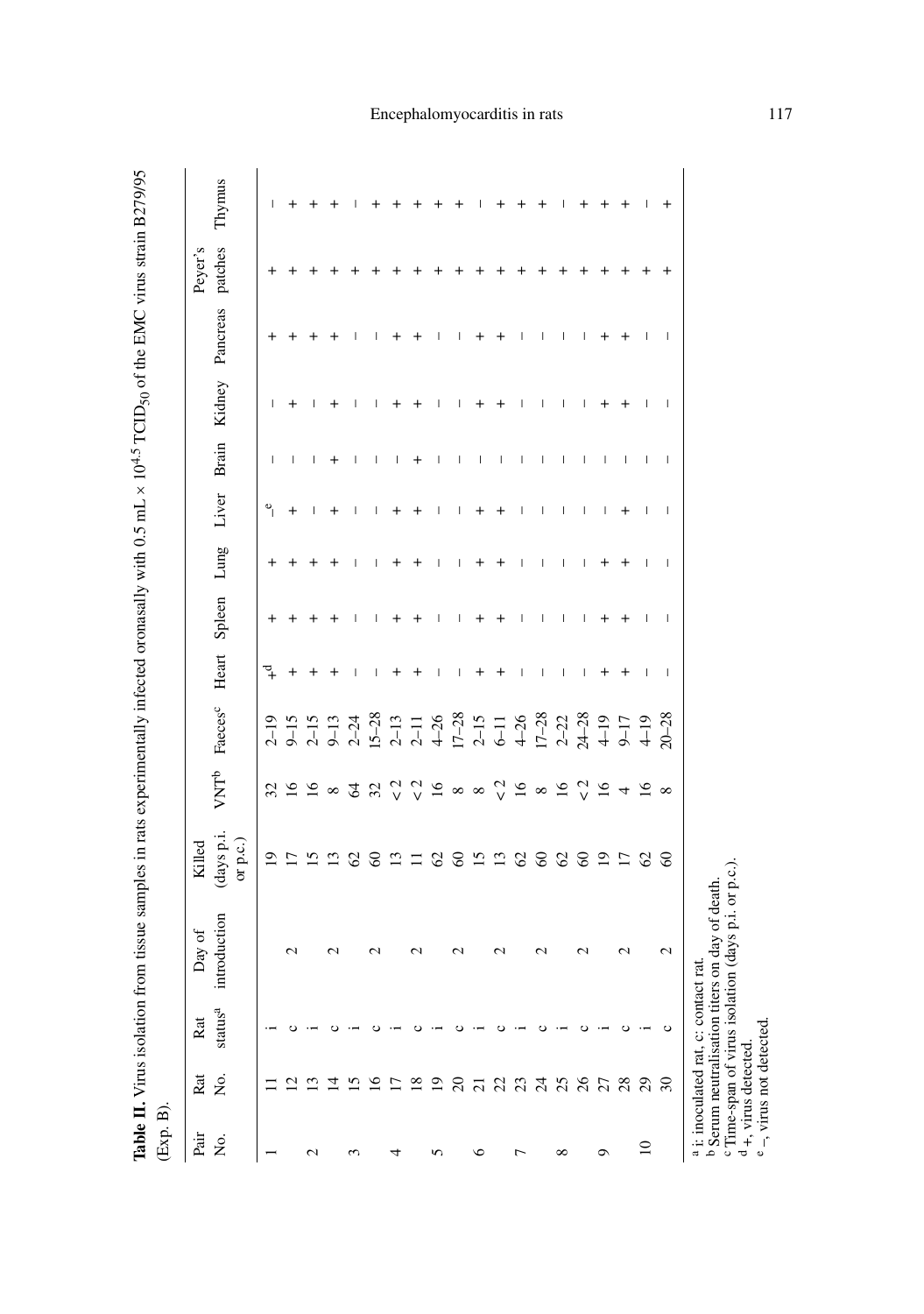| i<br>VIC<br>$1.00 \text{ m}$<br>وأسدد والمتعامد<br>;<br>;<br>$\sim$ $\sim$ $\sim$<br>・こくし<br>.<br>i<br>Santa Santa Santa Santa Santa Santa Santa Santa Santa Santa Santa Santa Santa Santa Santa Santa Santa Santa Sa<br>l<br>$\overline{a}$<br>able III. V | Ć<br>ミン・ショー |
|-------------------------------------------------------------------------------------------------------------------------------------------------------------------------------------------------------------------------------------------------------------|-------------|
|                                                                                                                                                                                                                                                             |             |

| (Exp. C). |       |                                                   |             | Table III. Virus isolation from tissue samples in rats experimentally infected oronasally with 0.2 mL × 10 <sup>6</sup> TCID <sub>50</sub> of the EMC virus strain G424/90 |                      |                     |                               |          |                                                                                                                                                                                                                                                                                                                                                                                  |                          |                                |                                |         |  |
|-----------|-------|---------------------------------------------------|-------------|----------------------------------------------------------------------------------------------------------------------------------------------------------------------------|----------------------|---------------------|-------------------------------|----------|----------------------------------------------------------------------------------------------------------------------------------------------------------------------------------------------------------------------------------------------------------------------------------------------------------------------------------------------------------------------------------|--------------------------|--------------------------------|--------------------------------|---------|--|
| Pair      | Rat   | Rat                                               | Day of      | Killed                                                                                                                                                                     |                      |                     |                               |          |                                                                                                                                                                                                                                                                                                                                                                                  |                          |                                |                                | Peyer's |  |
| Ź.        |       |                                                   |             | No. status <sup>a</sup> introduction (days p.i. or p.c.) VNT <sup>b</sup>                                                                                                  |                      | Faeces <sup>c</sup> | Heart Spleen Lung Liver Brain |          |                                                                                                                                                                                                                                                                                                                                                                                  |                          |                                | Kidney Pancreas patches Thymus |         |  |
|           |       |                                                   |             |                                                                                                                                                                            | ر<br>V               | 3                   |                               |          | $\mathbf{e}_{\parallel}$                                                                                                                                                                                                                                                                                                                                                         | I                        | $\mathsf I$                    | I                              |         |  |
|           |       |                                                   | $\mathbf 2$ | $\mathbf{S}$                                                                                                                                                               | 2<br>S               | $9 - 16$            |                               |          | $\overline{\phantom{a}}$                                                                                                                                                                                                                                                                                                                                                         | I                        | I                              |                                |         |  |
| 2         |       |                                                   |             |                                                                                                                                                                            | $\frac{2}{\sqrt{2}}$ | $2-4$               |                               |          | $\mid$                                                                                                                                                                                                                                                                                                                                                                           | $\overline{\phantom{a}}$ | I                              |                                |         |  |
|           |       |                                                   | $\mathbf 2$ | $\approx$                                                                                                                                                                  | $\overline{2}$       | 16                  |                               |          | $\begin{array}{c} \end{array}$                                                                                                                                                                                                                                                                                                                                                   | I                        | I                              |                                |         |  |
| 3         |       |                                                   |             | 5                                                                                                                                                                          | 4                    | $3-5$               |                               |          | I                                                                                                                                                                                                                                                                                                                                                                                | I                        | I                              |                                |         |  |
|           |       |                                                   |             | ដ                                                                                                                                                                          | $\frac{2}{\sqrt{2}}$ | $9 - 20$            |                               |          | I                                                                                                                                                                                                                                                                                                                                                                                | I                        | I                              |                                |         |  |
| 4         |       |                                                   |             | ७                                                                                                                                                                          |                      | $2-6$               |                               |          | $\,{}^+$                                                                                                                                                                                                                                                                                                                                                                         | +                        |                                |                                |         |  |
|           | ∞     |                                                   |             | 22                                                                                                                                                                         | $\frac{2}{\sqrt{2}}$ | $16 - 20$           |                               |          | I                                                                                                                                                                                                                                                                                                                                                                                | I                        | I                              |                                |         |  |
| 5         | ๑     |                                                   |             | 冖                                                                                                                                                                          | ∞                    | $3 - 7$             |                               | +        | $\,{}^+$                                                                                                                                                                                                                                                                                                                                                                         |                          | $\,{}^+$                       | +                              |         |  |
|           | $\Xi$ | ပ                                                 |             | 23                                                                                                                                                                         | $\frac{2}{3}$        | $16 - 20$           | +                             | $\,{}^+$ | $\begin{array}{c} \rule{0pt}{2.5ex} \rule{0pt}{2.5ex} \rule{0pt}{2.5ex} \rule{0pt}{2.5ex} \rule{0pt}{2.5ex} \rule{0pt}{2.5ex} \rule{0pt}{2.5ex} \rule{0pt}{2.5ex} \rule{0pt}{2.5ex} \rule{0pt}{2.5ex} \rule{0pt}{2.5ex} \rule{0pt}{2.5ex} \rule{0pt}{2.5ex} \rule{0pt}{2.5ex} \rule{0pt}{2.5ex} \rule{0pt}{2.5ex} \rule{0pt}{2.5ex} \rule{0pt}{2.5ex} \rule{0pt}{2.5ex} \rule{0$ | $\mid$                   | $\begin{array}{c} \end{array}$ | +                              |         |  |
|           |       | $\frac{3}{4}$ is and at all not and $\frac{3}{4}$ | $\sim$      |                                                                                                                                                                            |                      |                     |                               |          |                                                                                                                                                                                                                                                                                                                                                                                  |                          |                                |                                |         |  |

a i: inoculated rat, c: contact rat.

a i: inoculated rat, c: contact rat.<br>b Serum neutralisation titers on day of death.<br>c Time-span of virus isolation (days p.i. or p.c.).<br>d +, virus not detected.<br>e -, virus not detected. b Serum neutralisation titers on day of death.

c Time-span of virus isolation (days p.i. or p.c.).

d +, virus detected.

 $e$  –, virus not detected.

# 118 V. Spyrou et al.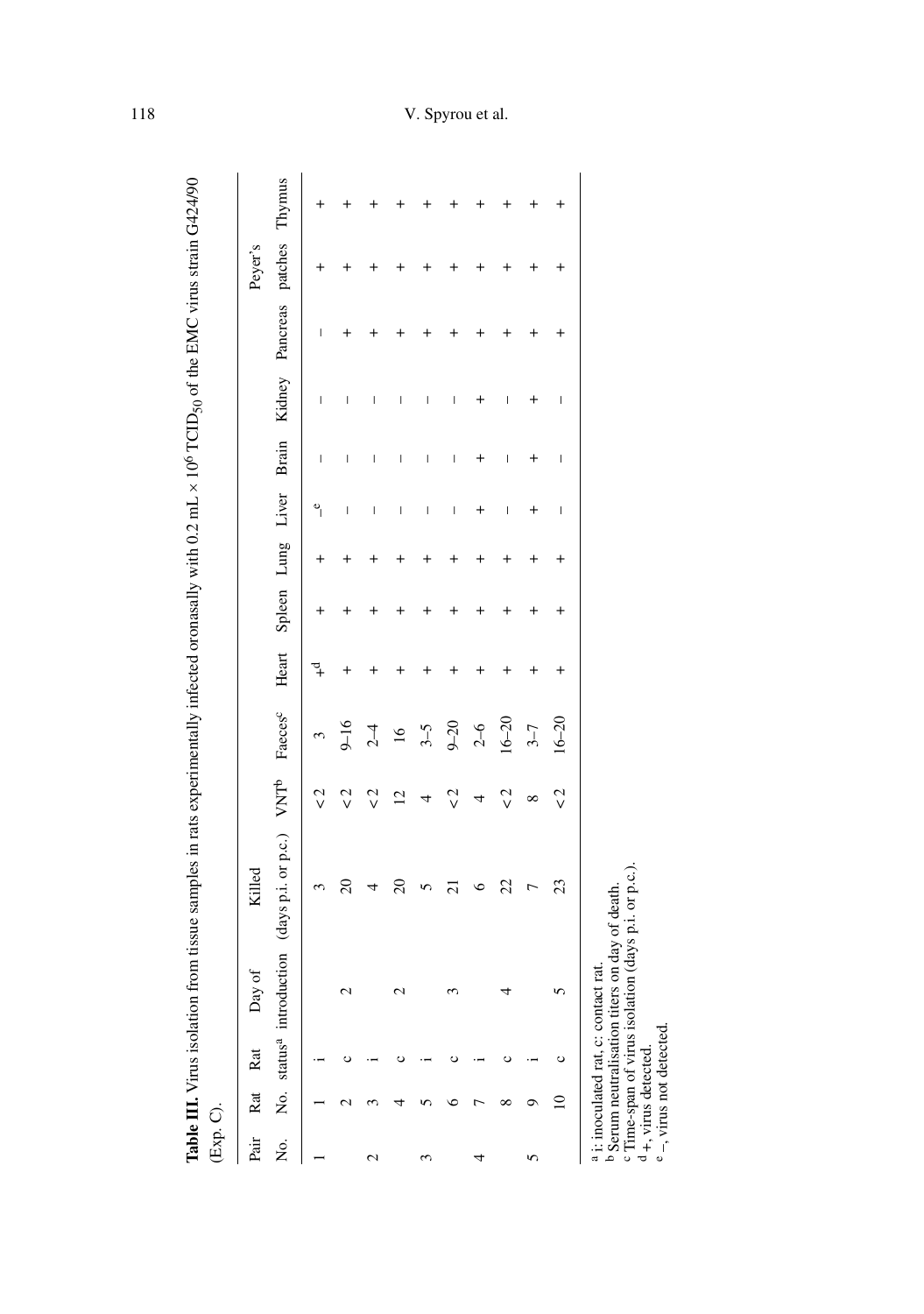identify the isolate. Three blind passages of 3 days each were made of the negative samples.

#### **2.5. Statistical analysis**

The performed transmission experiments were analysed by means of the "general epidemic model" or SIR-model (Susceptible-Infectious-Removed) [7]. The probability distribution of the outcome of a transmission experiment, which is the total number of contact infections (final size), can be described in terms of the transmission parameter  $R_0$  using an algorithm given by De Jong and Kimman [8]. In the case of a one-to-one or pairwise transmission experiment, the outcome of the infection process is a binary variable: contact infection occurs or not. Therefore, the total number of observed contact infections in *n* independent replications of a pairwise transmission experiment is binomially distributed. The maximum likelihood estimator (MLE) for the probability of infection is then simply given by the observed proportion of contact infections. If this information is combined with the formula for the final size algorithm, the MLE for  $R_0$  can be described and calculated from the number of contact infections and the number of repetitions of the experiments [21, 26].

In this study, the experiments A and B can both be considered pairwise experiments with 10 repetitions, while experiment C consisted of 5 pairwise repetitions. The boundaries of the 95% confidence interval for  $R_0$  were calculated, together with the *p*-values to test the null-hypothesis  $H_0$ :  $R_0 \le 1$  [21]. The null hypothesis was rejected when the probability was less than 0.05.

## **3. RESULTS**

#### **3.1. Clinical signs**

None of the inoculated or contact infected rats showed any clinical signs nor died.

#### **3.2. Serological assay**

No neutralising antibodies were detected in any of the rats before inoculation or contact. However, neutralising antibodies in low titres were detected in inoculated and contact infected rats. However the titres reached the cut-off value only in few rats of experiment A and B and in no rat in experiment C (Tabs. I, II and III).

#### **3.3. Macroscopic lesions**

No macroscopical lesions were observed in any organs of inoculated and contact infected rats.

## **3.4. Virus isolation**

 EMCV was isolated from the faeces of both inoculated and contact rats between days 2 and 29 in experiments A and B, and 2 and 20 in experiment C. In all experiments, EMCV was only isolated from the thymus and Peyer's patches from rats killed late post-infection (57−62 days post inoculation or contact), whilst EMCV was also isolated from several other tissues in rats killed sooner after infection (3− 23 days) (Tabs. I, II and III).

## **3.5. Quantification of EMCV transmission by means**  of the R<sub>0</sub>-value

A first estimate of the value of  $R_0$  for the Greek EMC virus strain (G424/90) was obtained from experiment A. The  $R_0$  was estimated to be  $\infty$  (95%-CI = 4.48 –  $\infty$ ) from the observed final size of 10 (total number of contact infections in the 10 pairwise repetitions) and the null-hypothesis  $R_0 < 1$  could be rejected ( $p = 0.000$ ).

The data of experiment B with the Belgian EMCV strain (B279/95) resulted in an  $R_0$  value of infinity (∞) (95%-CI = 4.48 – ), which also resulted in the rejection of ∞the null-hypothesis  $R_0 < 1$  ( $p = 0.000$ ). When the results for both the Belgian and Greek EMCV strains (dose  $10^{4.5}$ ) were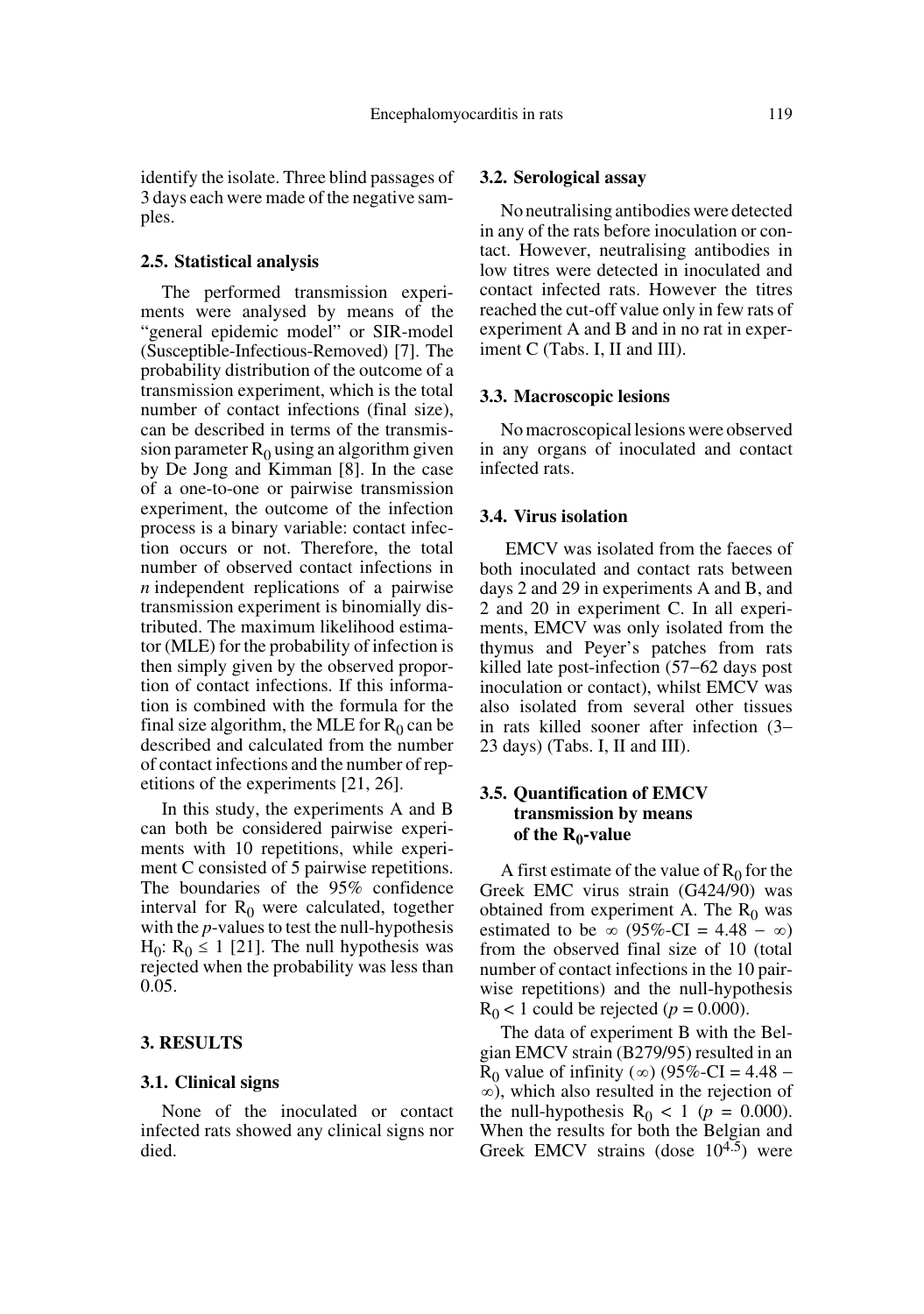pooled, the point estimate for  $R_0$  did not change  $(\infty)$ , but the lower limit of the confidence interval was raised from 4.48 to  $9.87 (95\% - CI: 9.87 - \infty).$ 

Also in the 5-pair experiment with the Greek strain (high dose,  $10^6$  TCID<sub>50</sub>) all contact rats were infected, again resulting in a point estimate for  $R_0$  of infinity (95%-CI:  $1.83 - \infty$ ) and again the null-hypothesis  $(R<sub>0</sub> < 1)$  was strongly rejected ( $p = 0.004$ ).

## **4. DISCUSSION**

#### **4.1. Pathogenicity of EMCV among rats**

In this experimental work, rats were infected with two different myocardial EMCV strains.

After experimental infection with either of the strains, none of the infected rats showed any clinical signs nor died. The inapparent infection of the rats was in agreement with Findlay and Howard [9], but was in contrast with Kilham et al. [12] who described paralysis and death after the experimental infection of albino rats with EMCV. It was confirmed that rats survive infective EMC doses that would be lethal for piglets and mice, and they infect contact rats. Transmission from rat-to-rat was slow, slower than in pigs [4]. EMCV was isolated from the faeces of both inoculated and contact rats between days 2 and 29 in experiments A and B, and 2 and 20 in experiment C. Infected rats seem to excrete the EMC virus in faeces for a longer period than piglets do [4]. Taking into account the resistance of all naked viruses in the environment, the possibility of transmission from rat-to-rat and rat-to-pig during this period is evident.

Neutralising antibodies were detectable in both inoculated and contact rats independently of the infectious dose. However, the titres were low and delayed after infection. This may partly account for the long viral excretion. In experiments A and B, the titre reached the diagnostic cut-off level of 1/32 [19] in only ten rats. On the contrary, all rats in experiment C, which were infected with a higher dose but killed earlier, had titres lower than the diagnostic cut-off.

Following euthanasia, no macroscopical lesions were observed in any organs of any of the rats.

The virus was isolated from several tissues of inoculated and contact infected rats in all experiments independently of the infectious dose. It was most frequently isolated from Peyer's patches and the thymus, and less frequently from other tissues. The number of positive tissues decreased with time. It should be noticed that in rats killed late post-infection, EMCV was isolated from the thymus and Peyer's patches only. The presence of the virus in the lymphoid tissues was in agreement with our previous work on pigs [5], that the macrophages of these tissues may indicate the sites of viral persistence and routes of viral shedding. In fact, the presence of virus in the Peyer's patches of most rats, in all experiments, indicates that this tissue represents a site of viral persistence after oral infection.

#### **4.2. Transmission of EMCV among rats**

The second target of this experimental work was to quantify the level of EMCV transmission between rats, as measured by the reproduction ratio  $R_0$ . This parameter has an important threshold; if  $R_0 < 1$ , only minor outbreaks will occur and an infection will die out, but if  $R_0 \geq 1$ , large outbreaks are also possible [7]. Since rats or rodents are often suggested as the potential reservoir for the EMC virus on pig farms [2, 25], information on the EMC virus transmission among rats could be used to ground this hypothesis. In many EMCV outbreaks on pig farms, plagues of rats and mice have been reported [2, 17, 23] and in some of these outbreaks rodents were also tested and found positive for EMCV on virus isolation from organs and/or intestines or faeces [2, 10, 17]. In this study, a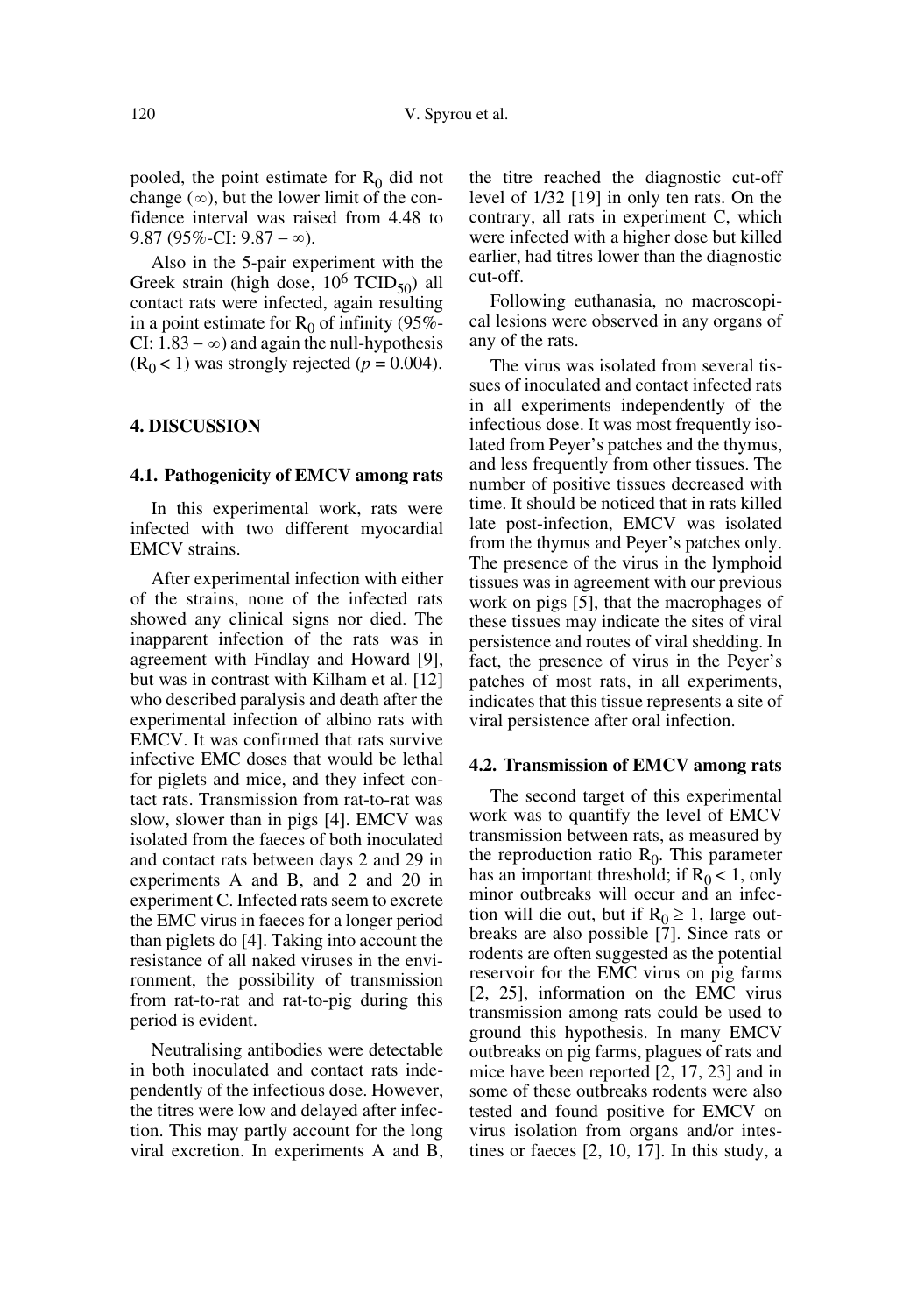rat was considered infected when the EMC virus could be isolated from its faeces and contact infection was confirmed by virus re-isolation from various tissues. Based on the data from the current experiments A, B  $(p = 0.000)$  and C  $(p = 0.004)$ , the hypothesis  $R_0 \leq 1$  was strongly rejected for both virus strains, indicating that each infected rat would at least infect one other rat in a totally susceptible population [3]. This implies that EMCV can persist in the rat population by rat-to-rat virus transmission alone, which makes the rat population a potential reservoir for EMCV on commercial pig farms.

## **4.3. Relation of EMCV outbreaks on pig farms**

Currently suggested transmission routes from rats to pigs are the following: (a) ingestion of infected faeces from rodents or (b) ingestion of infected rodent carcasses [1, 20, 23].

The high  $R_0$ , their survival to infection and the long period with virus excretion in the faeces could make rats a potential threat to pigs on a pig farm. Recent findings from a case study in Belgium by Kluivers et al. (unpublished data) showed that infection among pigs was widespread throughout the affected compartment. Findings from Maurice et al. [21], however, indicate that the pig-to-pig transmission in most cases will be limited  $(R_0$  close to 1), suggesting that another species such as rats could be involved in the epidemiology of EMCV on pig farms.

Additional research is needed to elaborate the rat hypothesis and to test other existing theories. Seaman et al. [23] has suggested, for example, a role for mice in the infection chain for EMCV, an idea that might be supported by the finding of mice as a risk factor for clinical EMC as found by Maurice et al. [21].

From the current study, we conclude that both EMCV strains are transmitted very effectively among rats under experimental conditions. This might imply that they could play an important role in the epidemiology of EMCV infections on pig farms by either serving as a reservoir host or as a transmitter of the virus to the pigs. More insight is needed, however, in the contact structure within the rat population and their behaviour on pig farms.

Experiments between rats and pigs, with special emphasis on the infectious dose from rats to pigs, could provide useful information on the transmission of EMCV between these species.

#### **ACKNOWLEDGEMENTS**

This work was supported by grants from the European Union (FAIR CT98-4146).

## **REFERENCES**

- [1] Acland H.M., Encephalomyocarditis virus, in: Pensaert M.B. (Ed.), Virus Infections of Porcines, Elsevier Science Publishers, Amsterdam, 1989, pp. 259–264.
- [2] Acland H.M., Littlejohns I.R., Encephalomyocarditis virus infection of pigs. 1. An outbreak in New South Wales, Aust. Vet. J. 51 (1975) 409–415.
- [3] Anderson R.M., May R.M., Infectious diseases of humans; Dynamics and Control, Oxford University Press, Oxford, UK, 1991.
- [4] Billinis C., Paschaleri-Papadopoulou E., Anastasiadis G., Psychas V., Vlemmas J., Leontides S., Koumbati M., Kyriakis C.S., Papadopoulos O., A comparative study of the pathogenic properties and transmissibility of a Greek and a Belgian Encephalomyocarditis virus (EMCV) for piglets, Vet. Microbiol. 70 (1999) 179–192.
- [5] Billinis C., Paschaleri-Papadopoulou E., Psychas V., Vlemmas J., Leontides S., Koumbati M., Kyriakis C.S., Papadopoulos O., Persistence of encephalomyocarditis virus infection in piglets, Vet. Microbiol. 70 (1999) 171–177.
- [6] Diekmann O., Heesterbeek J.A.P., Metz J.A.J., On the definition and computation of the reproduction ratio R0 in models for infectious diseases in heterogeneous populations, J. Math. Biol. 28 (1990) 362–382.